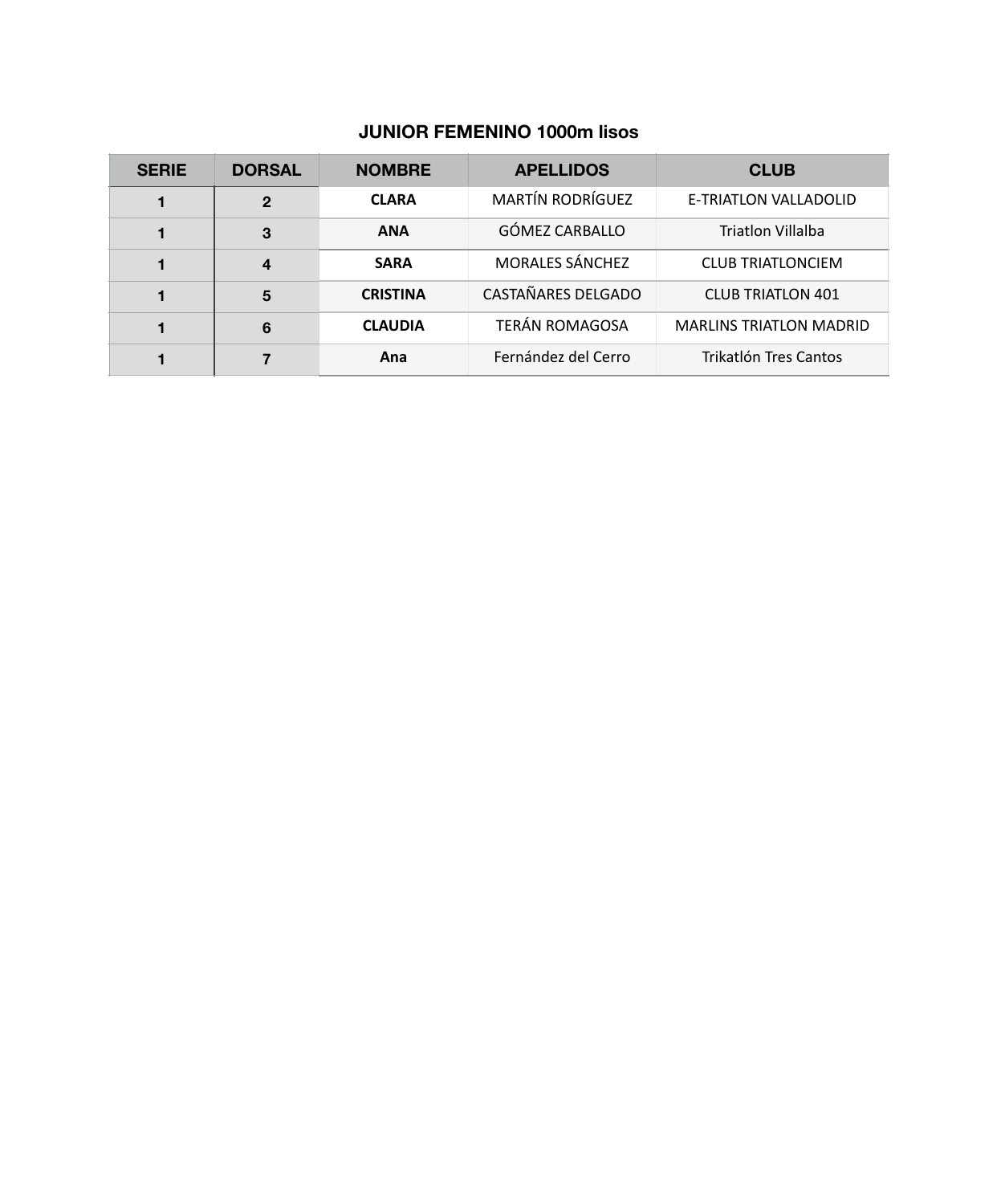#### **JUNIOR MASCULINO 1000m lisos**

| <b>SERIE</b>   | <b>DORSAL</b> | <b>NOMBRE</b>    | <b>APELLIDOS</b>         | <b>CLUB</b>                    |
|----------------|---------------|------------------|--------------------------|--------------------------------|
| $\mathbf{2}$   | 8             | <b>SERGIO</b>    | <b>QUIROGA RODRÍGUEZ</b> | Club Triatlon Boadilla - BeOne |
| $\overline{2}$ | 9             | <b>FRANCISCO</b> | <b>CUEVAS BARANDA</b>    | Triatlon Villalba              |
| $\overline{2}$ | 11            | <b>IVÁN</b>      | <b>TORRES NEGRETE</b>    | Club Triatlon Boadilla - BeOne |
| $\mathbf{2}$   | 12            | <b>Iván</b>      | Marchamalo Sama          | Club Triatlon Boadilla - BeOne |
| $\mathbf{2}$   | 14            | <b>BACHIR</b>    | CAÑIZARES GALAN          | <b>CLUB TRIATLONCIEM</b>       |
| $\mathbf{2}$   | 15            | <b>NICO</b>      | FISCHER LÓPEZ            | C.D. VALDEBEBAS                |
| $\mathbf{2}$   | 22            | <b>SERGIO</b>    | <b>MARTIN LOPEZ</b>      | <b>TRI INFINITY MÓSTOLES</b>   |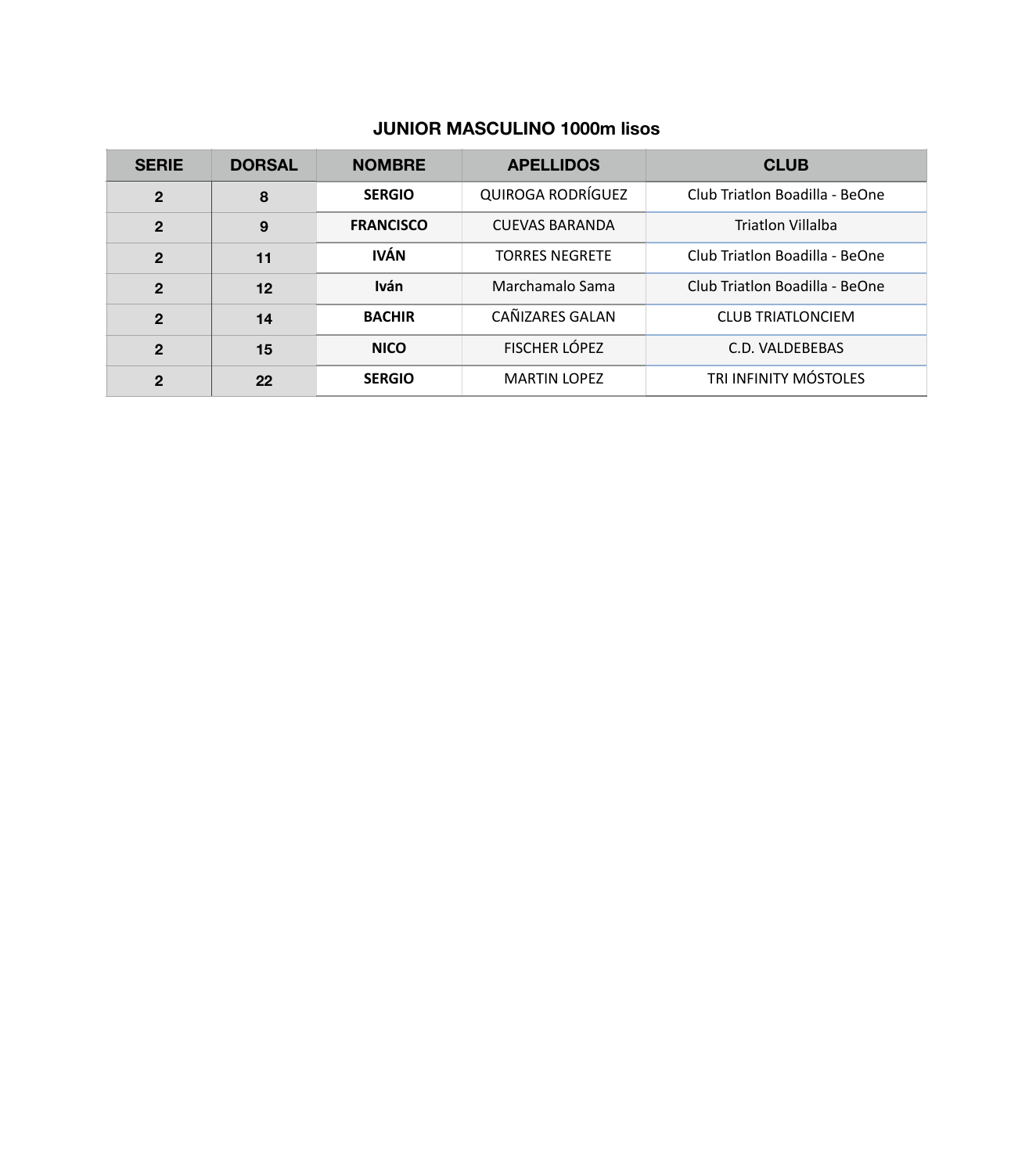#### **JUVENIL FEMENINO 1000m lisos**

| <b>SERIE</b> | <b>DORSAL</b> | <b>NOMBRE</b>    | <b>APELLIDOS</b>         | <b>CLUB</b>                                |
|--------------|---------------|------------------|--------------------------|--------------------------------------------|
| 3            | 23            | <b>MARTA</b>     | DE LAS HERAS SIRO        | <b>MARLINS TRIATLON MADRID</b>             |
| 3            | 24            | <b>PAULA</b>     | <b>VIDAL CASADO</b>      | TRI INFINITY MÓSTOLES                      |
| 3            | 25            | <b>ALEJANDRA</b> | MARTINEZ GONZÁLEZ        | CLUB DE TRIATLÓN DIABLILLOS DE RIVAS       |
| 3            | 26            | <b>CARLA</b>     | <b>MARTINEZ GONZALEZ</b> | CLUB DE TRIATLÓN DIABLILLOS DE RIVAS       |
| $\mathbf{3}$ | 28            | <b>LUCIA</b>     | <b>ABAD ESTEBAN</b>      | <b>NARON</b>                               |
| 3            | 30            | <b>Adriana</b>   | Cejudo Julián            | <b>MARLINS TRIATLON MADRID</b>             |
| 3            | 31            | <b>CARLOTA</b>   | RODRÍGUEZ DE LA USADA    | TRI INFINITY MÓSTOLES                      |
| 3            | 33            | <b>LUCIA</b>     | RAMAJO CASTILLA          | <b>CLUB TRIATLON 401</b>                   |
| 3            | 35            | <b>PAULA</b>     | <b>HIDALGO HERNANDEZ</b> | CLUB DE TRIATLÓN DIABLILLOS DE RIVAS       |
| 3            | 36            | <b>Irene</b>     | Tébar Delgado            | C.D.E. ZONA DE META                        |
|              |               |                  |                          |                                            |
| 4            | 29            | Alexia           | Santamaria Trapaga       | UNION ATLETICA COSLADA                     |
| 4            | 37            | <b>CLARA</b>     | MARTINEZ-HUARTE SANTOYO  | TRI INFINITY MÓSTOLES                      |
| 4            | 38            | <b>SOFIA</b>     | PÁMPANAS MUÑOZ           | C.D. VALDEBEBAS                            |
| 4            | 39            | <b>SANDRA</b>    | <b>GÓMEZ MEJÍA</b>       | Club Triatlon Boadilla - BeOne             |
| 4            | 40            | <b>ELENA</b>     | <b>GONZALEZ MORENO</b>   | C.D. VALDEBEBAS                            |
| 4            | 41            | <b>VERONIKA</b>  | <b>VARELA ADRIAN</b>     | EL CID TRIATLON CLUB                       |
| 4            | 45            | <b>PAULA</b>     | <b>GONZALEZ CHACON</b>   | ENPHORMA TRIATLON SAN AGUSTIN DEL GUADALIX |
| 4            | 46            | <b>OPHELIE</b>   | <b>VIALLE</b>            | C.D. VALDEBEBAS                            |
| 4            | 47            | Lucía            | Del Castillo Tirado      | <b>MARLINS TRIATLON MADRID</b>             |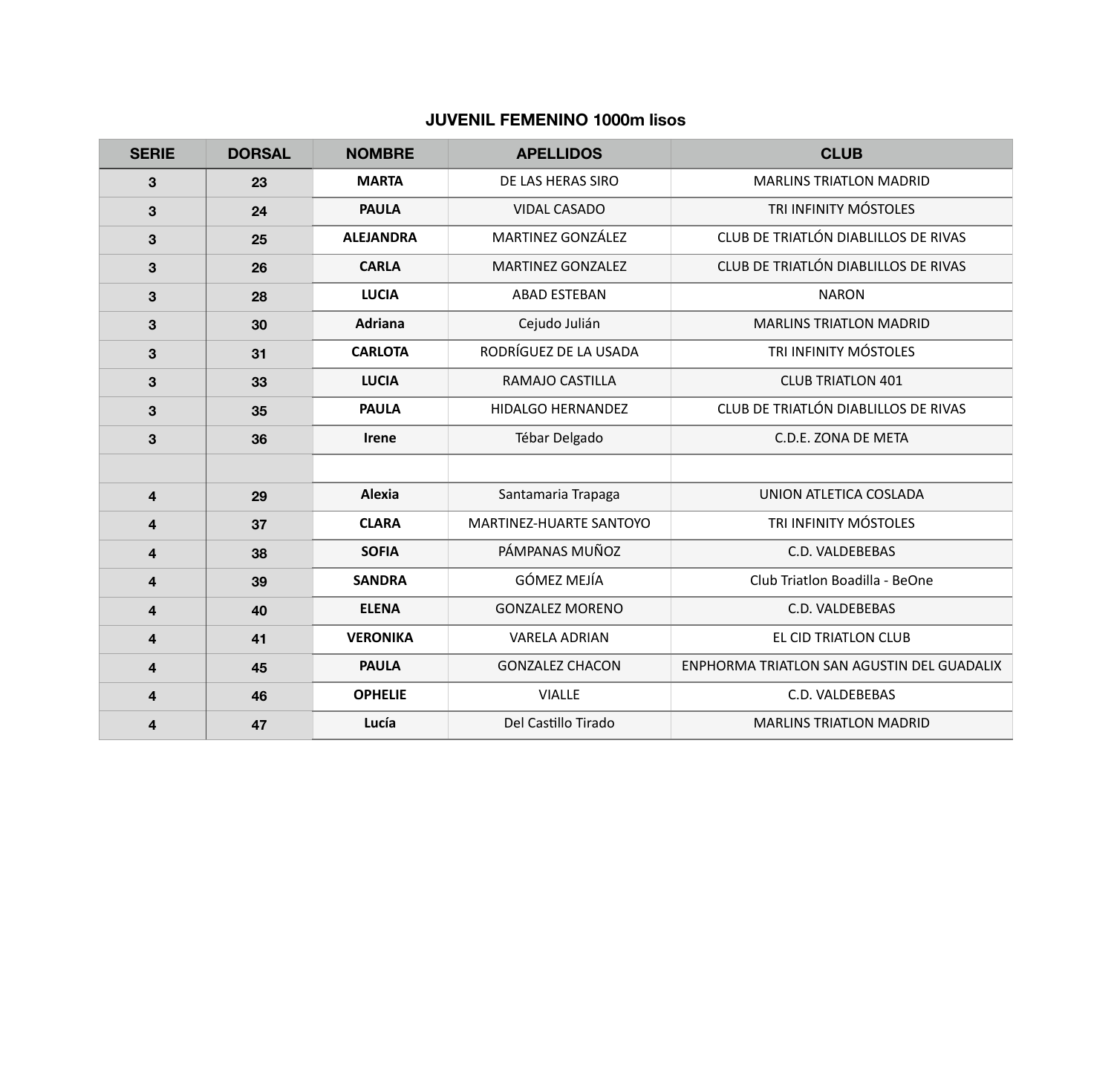#### **JUVENIL MASCULINO 1000m lisos**

| <b>SERIE</b>   | <b>DORSAL</b> | <b>NOMBRE</b>        | <b>APELLIDOS</b>          | <b>CLUB</b>                          |
|----------------|---------------|----------------------|---------------------------|--------------------------------------|
| 5              | 48            | <b>MARIO</b>         | SALAZAR ALONSO            | <b>CLUB TRIATLON 401</b>             |
| 5              | 50            | <b>Eneko</b>         | de Castro Cativiela       | CLUB DE TRIATLÓN DIABLILLOS DE RIVAS |
| 5              | 51            | <b>ADRIAN</b>        | ALVARO GARCÍA             | CLUB DE TRIATLÓN DIABLILLOS DE RIVAS |
| 5              | 52            | <b>PABLO</b>         | <b>BERNAD CALVO</b>       | <b>CLUB TRIATLONCIEM</b>             |
| 5              | 53            | <b>ALEJANDRO</b>     | PLA ESTEBANEZ             | CLUB DE TRIATLÓN DIABLILLOS DE RIVAS |
| 5              | 54            | <b>ALEJANDRO</b>     | <b>CUBILLO CUBILLO</b>    | Club Triatlon Boadilla - BeOne       |
| 5              | 55            | <b>ERIK</b>          | <b>CASTELLO BLASCO</b>    | CLUB VILLA DE VALDEMORO TRIATLON     |
| 5              | 57            | <b>RAUL</b>          | <b>MOLNE COBA</b>         | Club Triatlon Boadilla - BeOne       |
| 5              | 58            | <b>CARLOS</b>        | <b>CUBILLO LORES</b>      | CLUB DE TRIATLÓN DIABLILLOS DE RIVAS |
| 5              | 60            | Raúl                 | Selma Chenel              | <b>CLUB TRIATLON 401</b>             |
| 5              | 62            | <b>VICENTE DAVID</b> | <b>SESMERO CASTRO</b>     | CLUB DE TRIATLÓN DIABLILLOS DE RIVAS |
| 5              | 65            | <b>PABLO</b>         | SALVADOR MUÑOZ            | Club Triatlon Boadilla - BeOne       |
|                |               |                      |                           |                                      |
| 6              | 66            | <b>VICTOR</b>        | SANCHEZ SANCHEZ           | Triatlón alpedrete                   |
| 6              | 67            | <b>ROBERTO</b>       | <b>ALCAIDE HITA</b>       | TRI INFINITY MÓSTOLES                |
| 6              | 68            | <b>LUCAS</b>         | <b>ZAZO GARCIA</b>        | <b>Trikatlón Tres Cantos</b>         |
| 6              | 69            | <b>ISAAC</b>         | CASADO GARCÍA             | CLUB DE TRIATLÓN DIABLILLOS DE RIVAS |
| 6              | 70            | <b>DIEGO</b>         | RODRIGUEZ SALINAS         | <b>CLUB TRIATLON 401</b>             |
| 6              | 71            | <b>GUILLERMO</b>     | <b>ARRANZ MARTIN</b>      | AD TRIATLÓN ECOSPORT ALCOBENDAS      |
| 6              | 72            | <b>OSCAR</b>         | PEREZ RODRÍGUEZ           | TRI INFINITY MÓSTOLES                |
| 6              | 73            | <b>DANIEL</b>        | <b>GAMON JIMENO</b>       | CLUB DE TRIATLÓN DIABLILLOS DE RIVAS |
| 6              | 74            | <b>MARIO</b>         | SANCHEZ TORREÑO           | UNION ATLETICA COSLADA               |
| 6              | 75            | <b>DAVID</b>         | ARMENGOL LEIVA            | CLUB LAS ENCINAS DE BOADILLA         |
| 6              | 76            | <b>NICOLAS</b>       | REGAÑO CORTES             | CLUB DE TRIATLÓN DIABLILLOS DE RIVAS |
| 6              | 77            | <b>JUAN</b>          | MANCEÑIDO PARRADO         | CLUB DE TRIATLÓN DIABLILLOS DE RIVAS |
|                |               |                      |                           |                                      |
| $\overline{7}$ | 78            | <b>PABLO</b>         | <b>DELGADO MERINO</b>     | TRI INFINITY MÓSTOLES                |
| $\overline{7}$ | 79            | <b>Marcos</b>        | Lacalle Lopez             | <b>CETRI</b>                         |
| $\overline{7}$ | 80            | <b>Marcos</b>        | <b>SIRVENT SANABIA</b>    | <b>Triatlon Villalba</b>             |
| $\overline{7}$ | 81            | <b>JAVIER</b>        | <b>MARTÍNEZ BERENGUER</b> | <b>CLUB TRIATLON LAS ROZAS</b>       |
| $\overline{7}$ | 82            | mario                | fernandez gil             | UNION ATLETICA COSLADA               |
| $\overline{7}$ | 83            | <b>SERGIO</b>        | MIGUELEZ RANZ             | <b>CLUB TRIATLON 401</b>             |
| $\overline{7}$ | 84            | <b>DAVID</b>         | GONZÁLEZ GARCÍA           | Club Triatlon Boadilla - BeOne       |
| $\overline{7}$ | 85            | Lucas                | Menéndez Gagnon           | <b>CLUB TRIATLON LAS ROZAS</b>       |
| $\overline{7}$ | 86            | Andrés               | Méndez Linares            | <b>3T TRI TRAIL TEAM</b>             |
| $\overline{7}$ | 87            | <b>ANGEL</b>         | DE LA CALLE RENDONDO      | TRI INFINITY MÓSTOLES                |
| $\overline{7}$ | 88            | <b>VICTOR</b>        | <b>VALLINOT GOMEZ</b>     | CLUB DE TRIATLÓN DIABLILLOS DE RIVAS |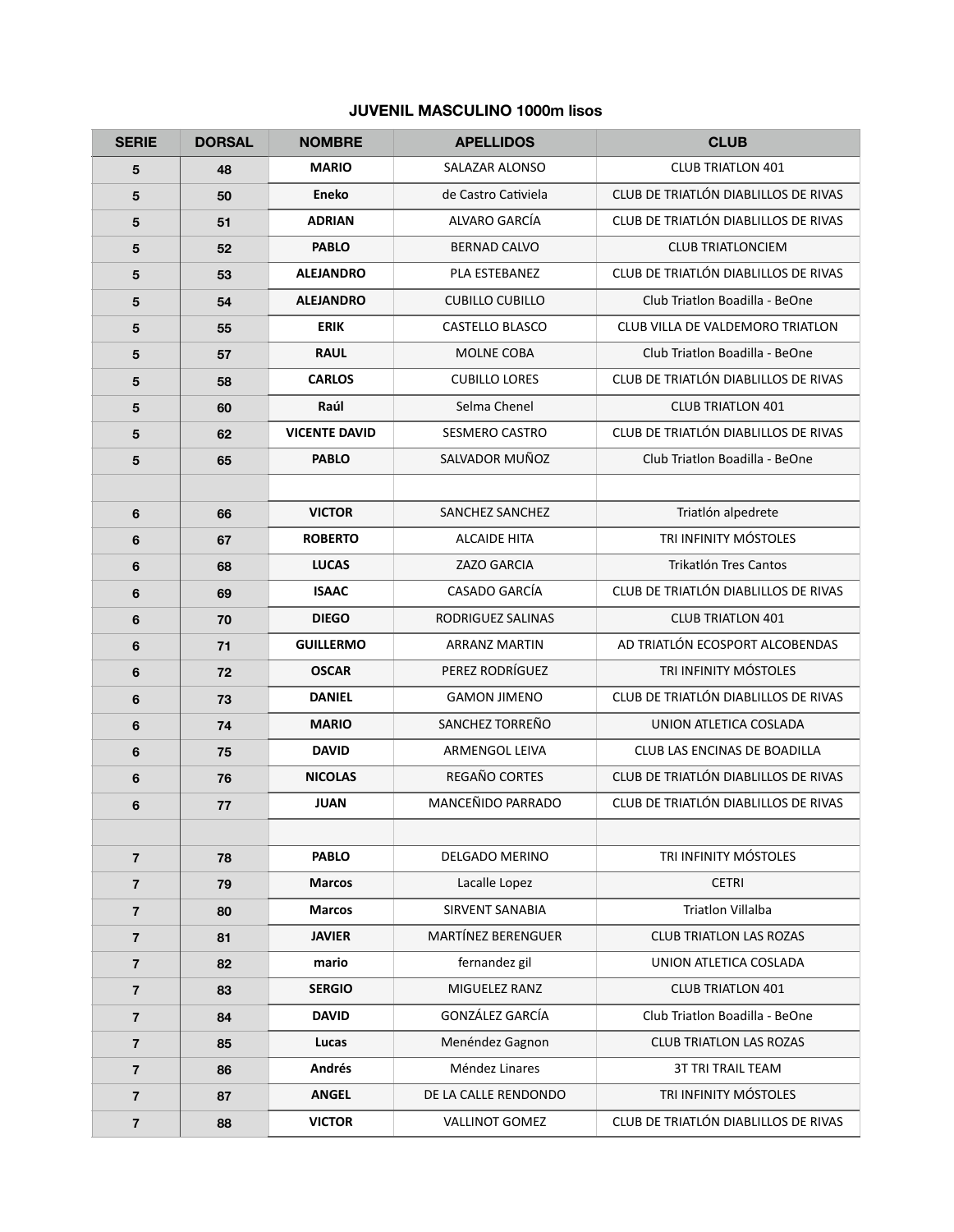#### **CADETE FEMENINO 1000m lisos**

| <b>SERIE</b>     | <b>DORSAL</b> | <b>NOMBRE</b>      | <b>APELLIDOS</b>            | <b>CLUB</b>                                |
|------------------|---------------|--------------------|-----------------------------|--------------------------------------------|
| 8                | 89            | PATRICIA ALEXANDRA | <b>ROLDAN RAMOS</b>         | UNION ATLETICA COSLADA                     |
| 8                | 90            | <b>PATRICIA</b>    | <b>QUIROGA RODRÍGUEZ</b>    | Club Triatlon Boadilla - BeOne             |
| 8                | 91            | ana extrella       | rubio redondo               | AD TRIATLÓN ECOSPORT ALCOBENDAS            |
| 8                | 92            | <b>CAYETANA</b>    | <b>VELASCO GARCÍA</b>       | TRI INFINITY MÓSTOLES                      |
| 8                | 97            | <b>NAIARA</b>      | <b>ROLDÀN ARCONES</b>       | EL CID TRIATLON CLUB                       |
| 8                | 98            | <b>MARIA</b>       | VAQUERIZA MINGUEZ           | CLUB LAS ENCINAS DE BOADILLA               |
| 8                | 99            | <b>VERA</b>        | <b>ESTEVEZ GAYOSO</b>       | ENPHORMA TRIATLON SAN AGUSTIN DEL GUADALIX |
| 8                | 100           | claudia            | alonso soblechero           | AD TRIATLÓN ECOSPORT ALCOBENDAS            |
| 8                | 101           | <b>JULIA</b>       | <b>TENORIO ALBO</b>         | <b>CLUB TRIATLONCIEM</b>                   |
| 8                | 102           | <b>MARÍA</b>       | <b>TENORIO ALBO</b>         | <b>CLUB TRIATLONCIEM</b>                   |
|                  |               |                    |                             |                                            |
| 9                | 103           | <b>ADRIANA</b>     | <b>MARTÍN FERNÁNDEZ</b>     | <b>CLUB TRIATLON 401</b>                   |
| $\boldsymbol{9}$ | 105           | <b>NAHIA</b>       | <b>GALARREGUI ALONSO</b>    | <b>TRIATLON CARABANCHEL</b>                |
| $\boldsymbol{9}$ | 112           | Alíthea            | Antunes Hornsby             | <b>Trikatlón Tres Cantos</b>               |
| 9                | 113           | <b>LUCÍA</b>       | <b>VALDALISO MADRIDEJOS</b> | Club Triatlon Boadilla - BeOne             |
| 9                | 114           | alejandra          | villafranca sanz            | AD TRIATLÓN ECOSPORT ALCOBENDAS            |
| $\boldsymbol{9}$ | 115           | <b>LEYRE</b>       | <b>VEGA ALMAZAN</b>         | UNION ATLETICA COSLADA                     |
| 9                | 117           | <b>VERA</b>        | <b>CALVO GIL</b>            | AD TRIATLÓN ECOSPORT ALCOBENDAS            |
| $\boldsymbol{9}$ | 118           | <b>CANDELA</b>     | <b>CUBILLO CUBILLO</b>      | CLUB LAS ENCINAS DE BOADILLA               |
| 9                | 119           | Sara               | Bohega Nadal                | EL CID TRIATLON CLUB                       |
| 9                | 123           | <b>IRENE</b>       | <b>JIMENEZ DE CRISTOBAL</b> | Independiente                              |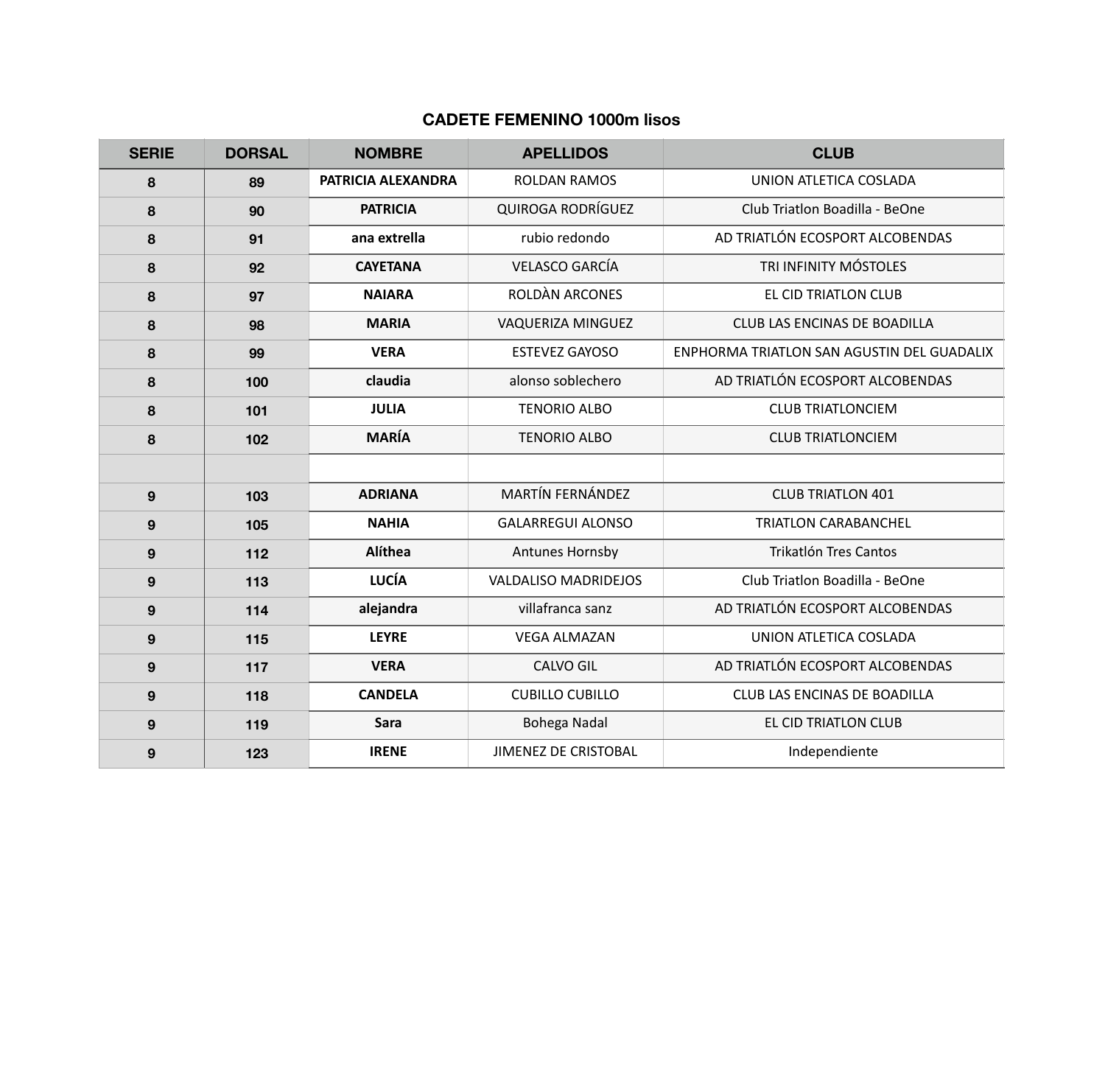## **CADETE MASCULINO 1000m lisos**

| <b>SERIE</b> | <b>DORSAL</b> | <b>NOMBRE</b>         | <b>APELLIDOS</b>         | <b>CLUB</b>                                      |
|--------------|---------------|-----------------------|--------------------------|--------------------------------------------------|
| 10           | 125           | <b>JORGE</b>          | PUERTAS MARTI            | TRI INFINITY MÓSTOLES                            |
| 10           | 126           | <b>SAMUEL</b>         | ORTIZ DEL FRESNO         | TRI INFINITY MÓSTOLES                            |
| 10           | 129           | <b>HUGO</b>           | ROSÁENZ ARANDA           | Club Triatlon Boadilla - BeOne                   |
| 10           | 130           | <b>ALVARO</b>         | <b>LLINARES CARDEDAL</b> | <b>C.D.E.TRIATLON SAN SEBASTIAN DE LOS REYES</b> |
| 10           | 131           | Jaime                 | Mendieta García          | CLUB LAS ENCINAS DE BOADILLA                     |
| 10           | 132           | <b>JOSÉ</b>           | NARANJO MARTÍN           | Club Triatlon Boadilla - BeOne                   |
| 10           | 133           | <b>Daniel</b>         | Trebol Velazquez         | Triatlón Vicálvaro                               |
| 10           | 134           | <b>BRUNO</b>          | <b>MATO MARTIN</b>       | ENPHORMA TRIATLON SAN AGUSTIN DEL GUADALIX       |
| 10           | 135           | <b>ALEJANDRO</b>      | DE LA VIUDA JUAN         | CLUB DE TRIATLÓN DIABLILLOS DE RIVAS             |
| 10           | 136           | <b>PEDRO</b>          | <b>BENEITEZ NAVARRO</b>  | TRI INFINITY MÓSTOLES                            |
| 10           | 137           | <b>VICTOR LOUIS</b>   | COSTE.                   | AD TRIATLÓN ECOSPORT ALCOBENDAS                  |
| 10           | 138           | <b>DANIEL</b>         | LOPEZ CALVO              | CLUB DE TRIATLÓN DIABLILLOS DE RIVAS             |
| 10           | 139           | Raúl                  | Antón Barrios            | Triatlón Vicálvaro                               |
|              |               |                       |                          |                                                  |
| 11           | 140           | Hugo                  | Núñez Cormy              | <b>CLUB TRIATLON LAS ROZAS</b>                   |
| 11           | 141           | <b>DANIEL</b>         | <b>NISTAL NOGAL</b>      | C.D. VALDEBEBAS                                  |
| 11           | 142           | Hugo                  | <b>Fuentes Pereira</b>   | Triatlón Vicálvaro                               |
| 11           | 143           | <b>HUGO</b>           | <b>QUESADA SUAREZ</b>    | <b>CLUB TRIATLON HUNO CASARRUBUELOS</b>          |
| 11           | 144           | Joaquín               | Contreras Ocampo         | Trikatlón Tres Cantos                            |
| 11           | 145           | Jonay                 | Almazan Alvarez          | Triatlón Vicálvaro                               |
| 11           | 148           | <b>DAVID</b>          | CUERDO DEL RÍO           | Club Triatlon Boadilla - BeOne                   |
| 11           | 151           | <b>ALVARO</b>         | <b>GAMON JIMENO</b>      | CLUB DE TRIATLÓN DIABLILLOS DE RIVAS             |
| 11           | 152           | <b>MARCOS</b>         | <b>GARCÍA LOU</b>        | CLUB LAS ENCINAS DE BOADILLA                     |
| 11           | 153           | <b>MARCOS</b>         | REGAÑO CORTES            | CLUB DE TRIATLÓN DIABLILLOS DE RIVAS             |
| 11           | 154           | <b>Mario</b>          | Cuesta Zafra             | EL CID TRIATLON CLUB                             |
| 11           | 155           | <b>AITOR</b>          | <b>CACHEIRO MADRID</b>   | CLUB DE TRIATLÓN DIABLILLOS DE RIVAS             |
| 11           | 156           | Rodrigo               | Alonso Arias             | TRI-TORREJÓN                                     |
|              |               |                       |                          |                                                  |
| 12           | 157           | <b>HECTOR</b>         | <b>GARCIA LANCHA</b>     | <b>CLUB TRIATLON 401</b>                         |
| 12           | 158           | <b>PABLO</b>          | <b>REAL PRADO</b>        | C.D. VALDEBEBAS                                  |
| 12           | 159           | <b>Diego</b>          | Zazo García              | Trikatlón Tres Cantos                            |
| 12           | 160           | ÁLVARO                | LUQUE FABUEL             | <b>CLUB TRIATLON 401</b>                         |
| 12           | 161           | <b>Sergio</b>         | Rodríguez Sánchez        | Triatlón Vicálvaro                               |
| 12           | 162           | <b>MARIO</b>          | MARTÍNEZ AMO             | Club Natación Triatlon Barajas                   |
| 12           | 164           | <b>SERGI</b>          | ARMENGOL LEIVA           | CLUB LAS ENCINAS DE BOADILLA                     |
| 12           | 165           | <b>Pietro Eduardo</b> | Peralta                  | AD TRIATLÓN ECOSPORT ALCOBENDAS                  |
| 12           | 166           | <b>IKER</b>           | <b>MARTIN PARRILLA</b>   | <b>CLUB TRIATLON 401</b>                         |
| 12           | 167           | Aaron                 | Arjonilla Loureiro       | Triatlón Vicálvaro                               |
| 12           | 169           | <b>ADRIAN</b>         | <b>GONZALEZ VIDANIA</b>  | <b>CLUB TRIATLON HUNO CASARRUBUELOS</b>          |
| 12           | 170           | <b>Diego</b>          | Gómez Ruiz               | Triatlón Vicálvaro                               |
| 12           | 171           | Jorge                 | Hidalgo Sánchez          | <b>CLUB TRIATLON LAS ROZAS</b>                   |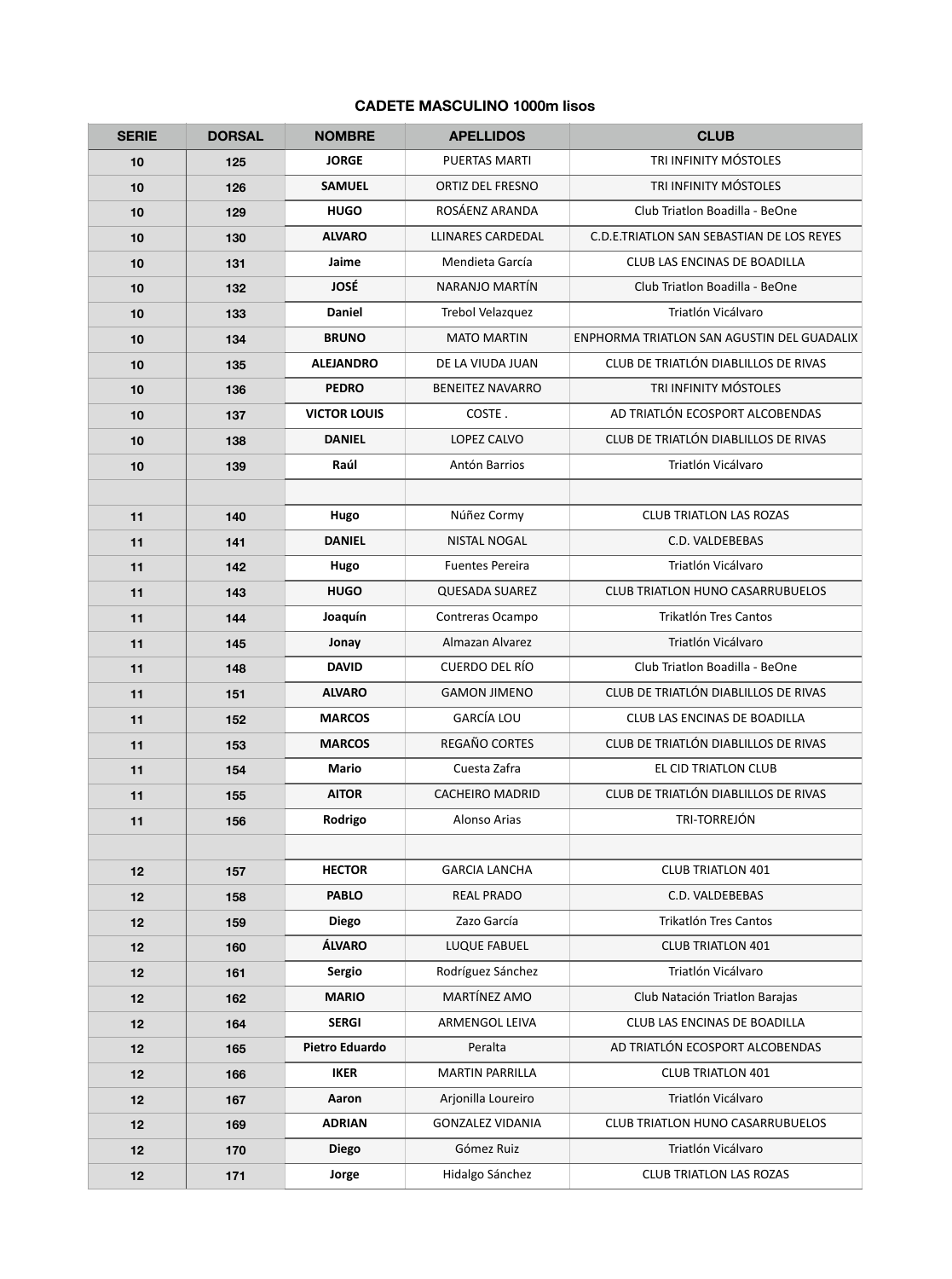# **PARATRIATLÓN 1000m lisos**

| <b>SERIE</b> | <b>DORSAL</b> | <b>NOMBRE</b> | <b>APELLIDOS</b> | <b>CLUB</b>                     | <b>CATEGORÍA</b> |
|--------------|---------------|---------------|------------------|---------------------------------|------------------|
| 13           | 172           | Eva María     | Cambero Roldán   | AD TRIATLÓN ECOSPORT ALCOBENDAS | <b>PTSVI</b>     |
| 13           | 173           | <b>ANDREA</b> | MIGUELEZ RANZ    | <b>CLUB TRIATLON 401</b>        | PTS3             |
| 13           | 174           | <b>Marta</b>  | Francés Gómez    | AD TRIATLÓN ECOSPORT ALCOBENDAS | PTS4             |
| 13           | 175           | <b>SAMUEL</b> | RODRIGUEZ MASIAN | AD TRIATLÓN ECOSPORT ALCOBENDAS | PTS4             |
| 13           | 176           | <b>Sergio</b> | Molina Martín    | <b>CLUB TRIATLON 401</b>        | No clasificado   |
| 13           | 177           | <b>Diego</b>  | Molina Martín    | <b>CLUB TRIATLON 401</b>        | No clasificado   |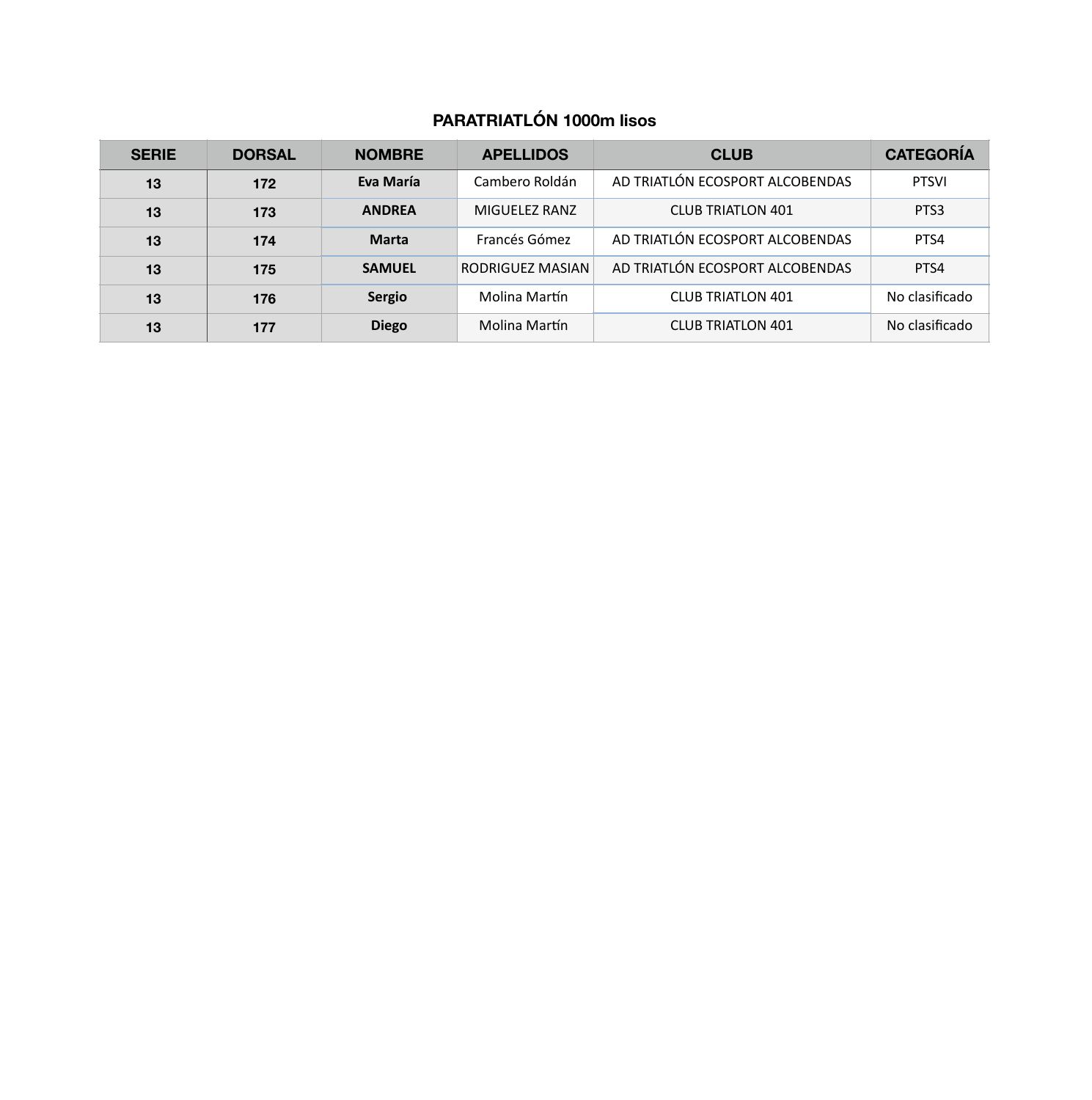#### **JUNIOR FEMENINO 200m lisos**

| <b>SERIE</b> | <b>CALLE</b> | <b>DORSAL</b> | <b>NOMBRE</b>   | <b>APELLIDOS</b>        | <b>CLUB</b>                    |
|--------------|--------------|---------------|-----------------|-------------------------|--------------------------------|
| 14           |              | $\mathbf{2}$  | <b>CLARA</b>    | <b>MARTÍN RODRÍGUEZ</b> | E-TRIATLON VALLADOLID          |
| 14           | $\mathbf{2}$ | 3             | <b>ANA</b>      | GÓMEZ CARBALLO          | Triatlon Villalba              |
| 14           | 3            | 4             | <b>SARA</b>     | <b>MORALES SÁNCHEZ</b>  | <b>CLUB TRIATLONCIEM</b>       |
| 14           | 4            | 5             | <b>CRISTINA</b> | CASTAÑARES DELGADO      | <b>CLUB TRIATLON 401</b>       |
| 14           | 5            | 6             | <b>CLAUDIA</b>  | <b>TERÁN ROMAGOSA</b>   | <b>MARLINS TRIATLON MADRID</b> |
| 14           | 6            |               | Ana             | Fernández del Cerro     | Trikatlón Tres Cantos          |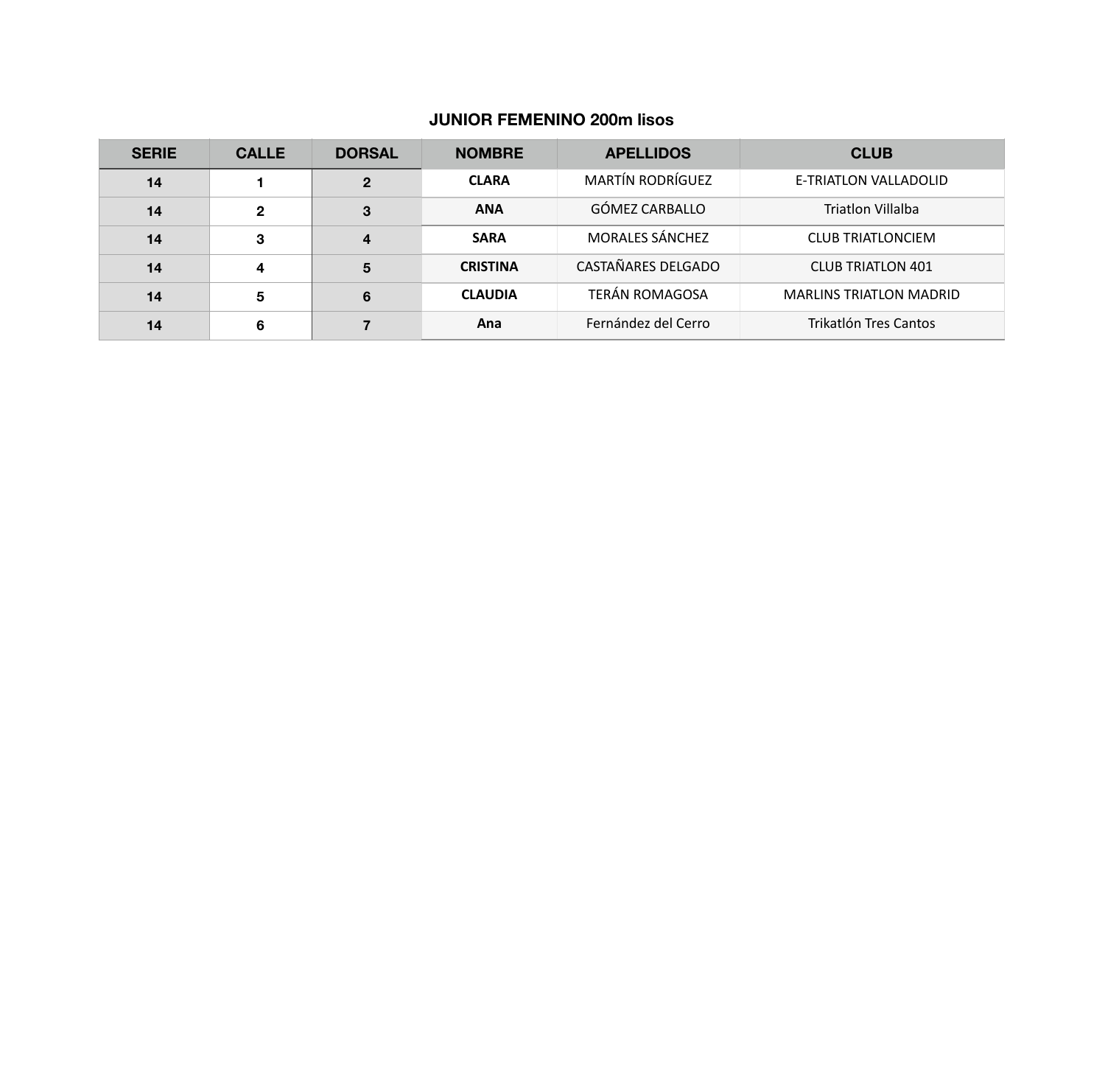#### **JUNIOR MASCULINO 200m lisos**

| <b>SERIE</b> | <b>CALLE</b> | <b>DORSAL</b> | <b>NOMBRE</b>    | <b>APELLIDOS</b>         | <b>CLUB</b>                    |
|--------------|--------------|---------------|------------------|--------------------------|--------------------------------|
| 15           |              | 8             | <b>SERGIO</b>    | <b>QUIROGA RODRÍGUEZ</b> | Club Triatlon Boadilla - BeOne |
| 15           | $\mathbf{2}$ | 9             | <b>FRANCISCO</b> | <b>CUEVAS BARANDA</b>    | Triatlon Villalba              |
| 15           | 3            | 11            | <b>IVÁN</b>      | <b>TORRES NEGRETE</b>    | Club Triatlon Boadilla - BeOne |
| 15           | 4            | 12            | <b>Iván</b>      | Marchamalo Sama          | Club Triatlon Boadilla - BeOne |
| 15           | 5            | 14            | <b>BACHIR</b>    | CAÑIZARES GALAN          | <b>CLUB TRIATLONCIEM</b>       |
| 15           | 6            | 15            | <b>NICO</b>      | <b>FISCHER LÓPEZ</b>     | C.D. VALDEBEBAS                |
| 15           | 7            | 22            | <b>SERGIO</b>    | <b>MARTIN LOPEZ</b>      | TRI INFINITY MÓSTOLES          |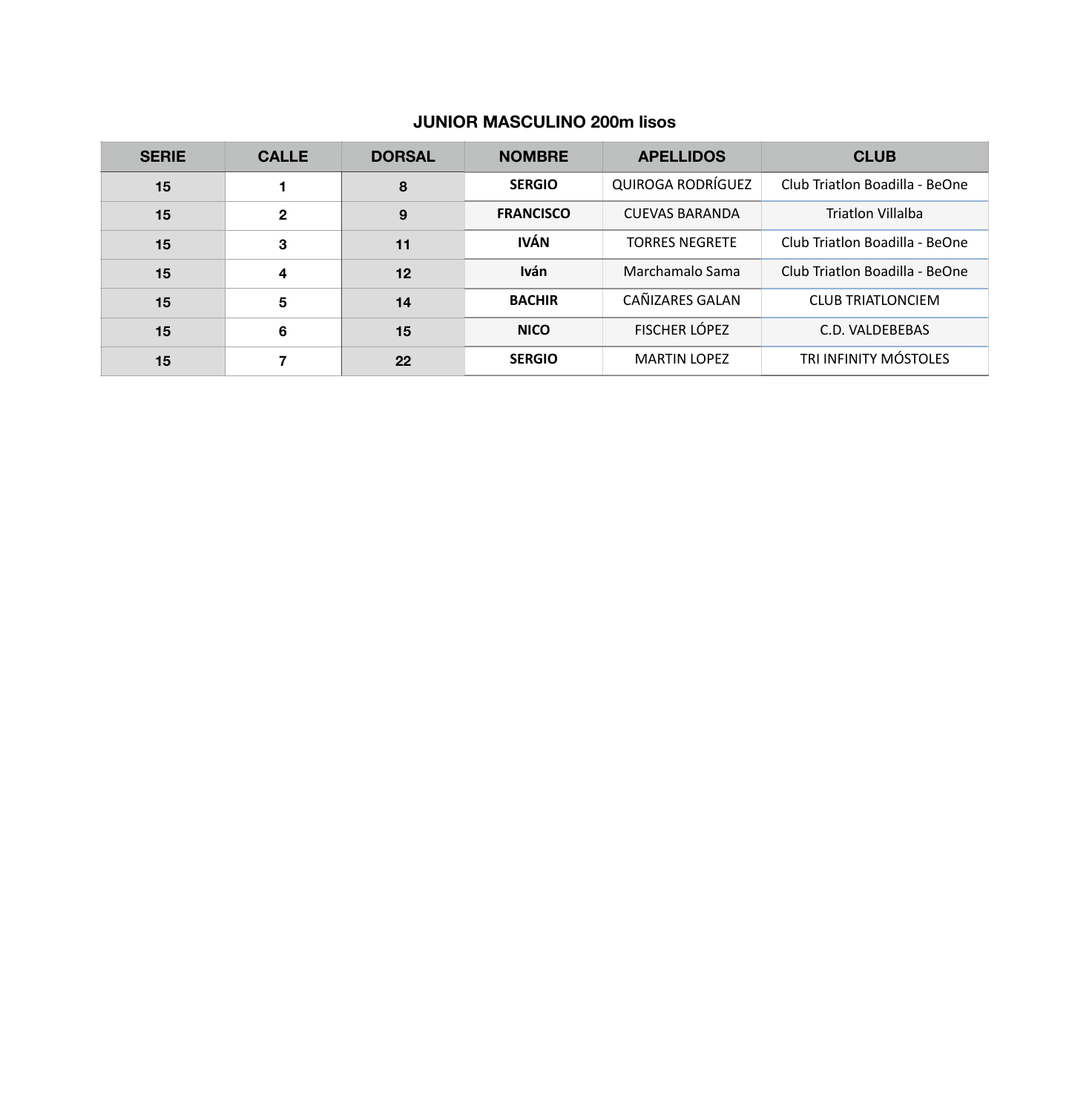#### **JUVENIL FEMENINO 200m lisos**

| <b>SERIE</b> | <b>CALLE</b>            | <b>DORSAL</b> | <b>NOMBRE</b>    | <b>APELLIDOS</b>               | <b>CLUB</b>                                |
|--------------|-------------------------|---------------|------------------|--------------------------------|--------------------------------------------|
| 16           | 1                       | 23            | <b>MARTA</b>     | DE LAS HERAS SIRO              | <b>MARLINS TRIATLON MADRID</b>             |
| 16           | $\mathbf{2}$            | 24            | <b>PAULA</b>     | <b>VIDAL CASADO</b>            | TRI INFINITY MÓSTOLES                      |
| 16           | 3                       | 25            | <b>ALEJANDRA</b> | MARTINEZ GONZÁLEZ              | CLUB DE TRIATLÓN DIABLILLOS DE RIVAS       |
| 16           | $\overline{\mathbf{4}}$ | 26            | <b>CARLA</b>     | <b>MARTINEZ GONZALEZ</b>       | CLUB DE TRIATLÓN DIABLILLOS DE RIVAS       |
| 16           | $5\phantom{1}$          | 28            | <b>LUCIA</b>     | <b>ABAD ESTEBAN</b>            | <b>NARON</b>                               |
| 16           | $6\phantom{1}6$         | 29            | Alexia           | Santamaria Trapaga             | UNION ATLETICA COSLADA                     |
| 16           | $\overline{7}$          | 30            | <b>Adriana</b>   | Cejudo Julián                  | <b>MARLINS TRIATLON MADRID</b>             |
|              |                         |               |                  |                                |                                            |
| 17           | 1                       | 31            | <b>CARLOTA</b>   | RODRÍGUEZ DE LA USADA          | TRI INFINITY MÓSTOLES                      |
| 17           | $\overline{2}$          | 33            | <b>LUCIA</b>     | RAMAJO CASTILLA                | <b>CLUB TRIATLON 401</b>                   |
| 17           | 3                       | 35            | <b>PAULA</b>     | HIDALGO HERNANDEZ              | CLUB DE TRIATLÓN DIABLILLOS DE RIVAS       |
| 17           | $\overline{\mathbf{4}}$ | 36            | Irene            | Tébar Delgado                  | C.D.E. ZONA DE META                        |
| 17           | 5                       | 37            | <b>CLARA</b>     | <b>MARTINEZ-HUARTE SANTOYO</b> | TRI INFINITY MÓSTOLES                      |
| 17           | 6                       | 38            | <b>SOFIA</b>     | PÁMPANAS MUÑOZ                 | C.D. VALDEBEBAS                            |
|              |                         |               |                  |                                |                                            |
| 18           | $\mathbf{1}$            | 39            | <b>SANDRA</b>    | <b>GÓMEZ MEJÍA</b>             | Club Triatlon Boadilla - BeOne             |
| 18           | $\mathbf 2$             | 40            | <b>ELENA</b>     | <b>GONZALEZ MORENO</b>         | C.D. VALDEBEBAS                            |
| 18           | $\mathbf 3$             | 41            | <b>VERONIKA</b>  | <b>VARELA ADRIAN</b>           | EL CID TRIATLON CLUB                       |
| 18           | 4                       | 45            | <b>PAULA</b>     | <b>GONZALEZ CHACON</b>         | ENPHORMA TRIATLON SAN AGUSTIN DEL GUADALIX |
| 18           | $5\phantom{1}$          | 46            | <b>OPHELIE</b>   | <b>VIALLE</b>                  | C.D. VALDEBEBAS                            |
| 18           | 6                       | 47            | Lucía            | Del Castillo Tirado            | <b>MARLINS TRIATLON MADRID</b>             |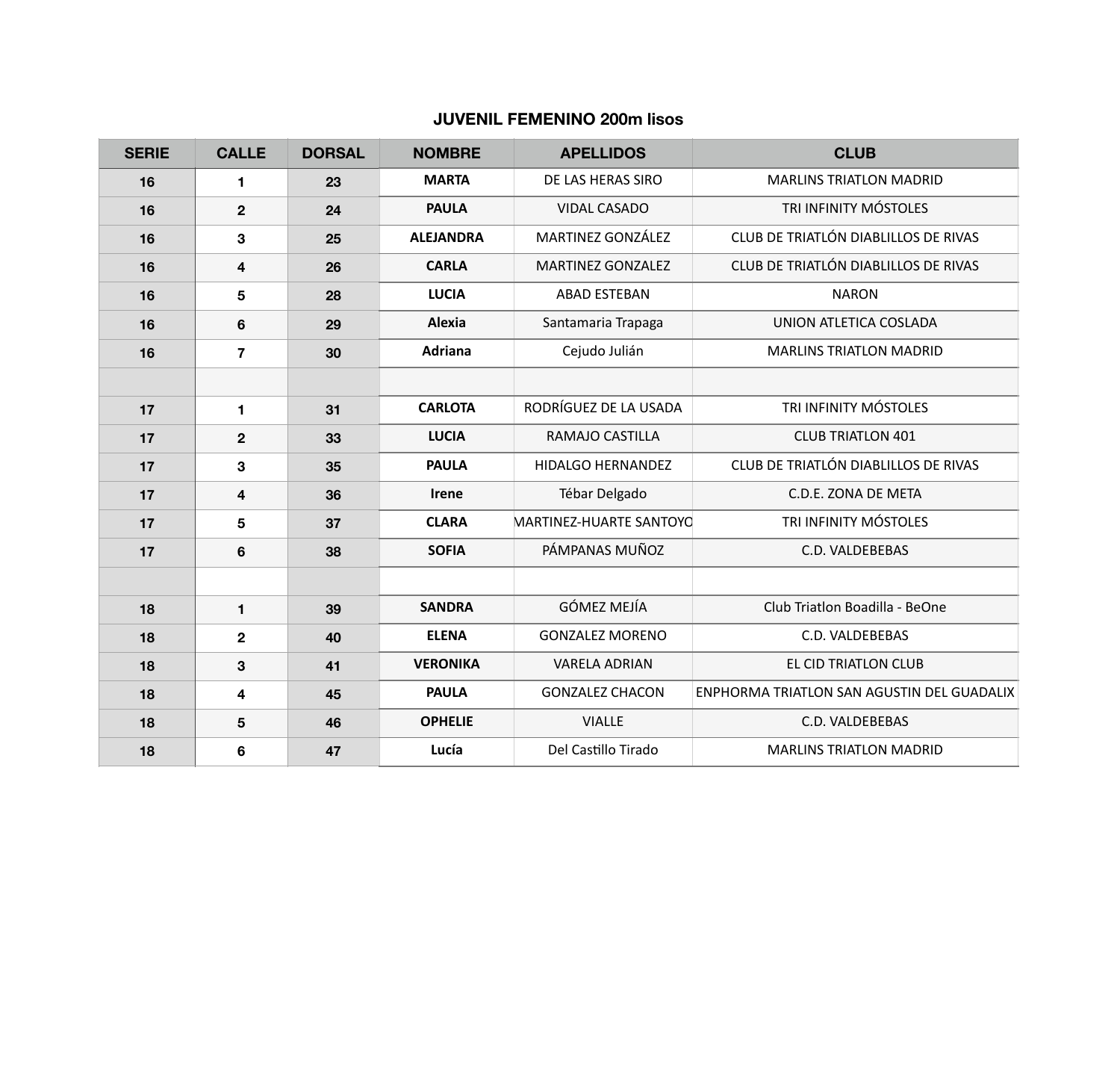### **JUVENIL MASCULINO 200m lisos**

| <b>SERIE</b> | <b>CALLE</b>     | <b>DORSAL</b> | <b>NOMBRE</b>        | <b>APELLIDOS</b>          | <b>CLUB</b>                          |
|--------------|------------------|---------------|----------------------|---------------------------|--------------------------------------|
| 19           | 1                | 48            | <b>MARIO</b>         | <b>SALAZAR ALONSO</b>     | <b>CLUB TRIATLON 401</b>             |
| 19           | $\mathbf 2$      | 50            | <b>Eneko</b>         | de Castro Cativiela       | CLUB DE TRIATLÓN DIABLILLOS DE RIVAS |
| 19           | 3                | 51            | <b>ADRIAN</b>        | ALVARO GARCÍA             | CLUB DE TRIATLÓN DIABLILLOS DE RIVAS |
| 19           | 4                | 52            | <b>PABLO</b>         | <b>BERNAD CALVO</b>       | <b>CLUB TRIATLONCIEM</b>             |
| 19           | 5                | 53            | <b>ALEJANDRO</b>     | PLA ESTEBANEZ             | CLUB DE TRIATLÓN DIABLILLOS DE RIVAS |
| 19           | $\bf 6$          | 54            | <b>ALEJANDRO</b>     | <b>CUBILLO CUBILLO</b>    | Club Triatlon Boadilla - BeOne       |
| 19           | $\overline{7}$   | 55            | <b>ERIK</b>          | CASTELLO BLASCO           | CLUB VILLA DE VALDEMORO TRIATLON     |
|              |                  |               |                      |                           |                                      |
| 20           | 1                | 57            | <b>RAUL</b>          | MOLNE COBA                | Club Triatlon Boadilla - BeOne       |
| 20           | $\mathbf 2$      | 58            | <b>CARLOS</b>        | <b>CUBILLO LORES</b>      | CLUB DE TRIATLÓN DIABLILLOS DE RIVAS |
| 20           | 3                | 60            | Raúl                 | Selma Chenel              | <b>CLUB TRIATLON 401</b>             |
| 20           | 4                | 62            | <b>VICENTE DAVID</b> | <b>SESMERO CASTRO</b>     | CLUB DE TRIATLÓN DIABLILLOS DE RIVAS |
| 20           | 5                | 65            | <b>PABLO</b>         | SALVADOR MUÑOZ            | Club Triatlon Boadilla - BeOne       |
| 20           | $\bf 6$          | 66            | <b>VICTOR</b>        | SANCHEZ SANCHEZ           | Triatlón alpedrete                   |
| 20           | $\overline{7}$   | 67            | <b>ROBERTO</b>       | <b>ALCAIDE HITA</b>       | TRI INFINITY MÓSTOLES                |
|              |                  |               |                      |                           |                                      |
| 21           | 1                | 68            | <b>LUCAS</b>         | ZAZO GARCIA               | Trikatlón Tres Cantos                |
| 21           | $\boldsymbol{2}$ | 69            | <b>ISAAC</b>         | CASADO GARCÍA             | CLUB DE TRIATLÓN DIABLILLOS DE RIVAS |
| 21           | 3                | 70            | <b>DIEGO</b>         | RODRIGUEZ SALINAS         | <b>CLUB TRIATLON 401</b>             |
| 21           | 4                | 71            | <b>GUILLERMO</b>     | <b>ARRANZ MARTIN</b>      | AD TRIATLÓN ECOSPORT ALCOBENDAS      |
| 21           | 5                | 72            | <b>OSCAR</b>         | PEREZ RODRÍGUEZ           | TRI INFINITY MÓSTOLES                |
| 21           | 6                | 73            | <b>DANIEL</b>        | <b>GAMON JIMENO</b>       | CLUB DE TRIATLÓN DIABLILLOS DE RIVAS |
| 21           | $\overline{7}$   | 74            | <b>MARIO</b>         | SANCHEZ TORREÑO           | UNION ATLETICA COSLADA               |
|              |                  |               |                      |                           |                                      |
| 22           | 1                | 75            | <b>DAVID</b>         | <b>ARMENGOL LEIVA</b>     | CLUB LAS ENCINAS DE BOADILLA         |
| 22           | $\mathbf 2$      | 76            | <b>NICOLAS</b>       | REGAÑO CORTES             | CLUB DE TRIATLÓN DIABLILLOS DE RIVAS |
| 22           | ${\bf 3}$        | 77            | <b>JUAN</b>          | MANCEÑIDO PARRADO         | CLUB DE TRIATLÓN DIABLILLOS DE RIVAS |
| 22           | 4                | 78            | <b>PABLO</b>         | <b>DELGADO MERINO</b>     | TRI INFINITY MÓSTOLES                |
| 22           | 5                | 79            | <b>Marcos</b>        | Lacalle Lopez             | <b>CETRI</b>                         |
| 22           | 6                | 80            | <b>Marcos</b>        | <b>SIRVENT SANABIA</b>    | <b>Triatlon Villalba</b>             |
| 22           | $\overline{7}$   | 81            | <b>JAVIER</b>        | <b>MARTÍNEZ BERENGUER</b> | <b>CLUB TRIATLON LAS ROZAS</b>       |
|              |                  |               |                      |                           |                                      |
| 23           | 1                | 82            | mario                | fernandez gil             | UNION ATLETICA COSLADA               |
| 23           | $\mathbf 2$      | 83            | <b>SERGIO</b>        | MIGUELEZ RANZ             | <b>CLUB TRIATLON 401</b>             |
| 23           | 3                | 84            | <b>DAVID</b>         | GONZÁLEZ GARCÍA           | Club Triatlon Boadilla - BeOne       |
| 23           | 4                | 85            | Lucas                | Menéndez Gagnon           | <b>CLUB TRIATLON LAS ROZAS</b>       |
| 23           | 5                | 86            | <b>Andrés</b>        | Méndez Linares            | <b>3T TRI TRAIL TEAM</b>             |
| 23           | $\bf 6$          | 87            | <b>ANGEL</b>         | DE LA CALLE RENDONDO      | TRI INFINITY MÓSTOLES                |
| 23           | $\overline{7}$   | 88            | <b>VICTOR</b>        | <b>VALLINOT GOMEZ</b>     | CLUB DE TRIATLÓN DIABLILLOS DE RIVAS |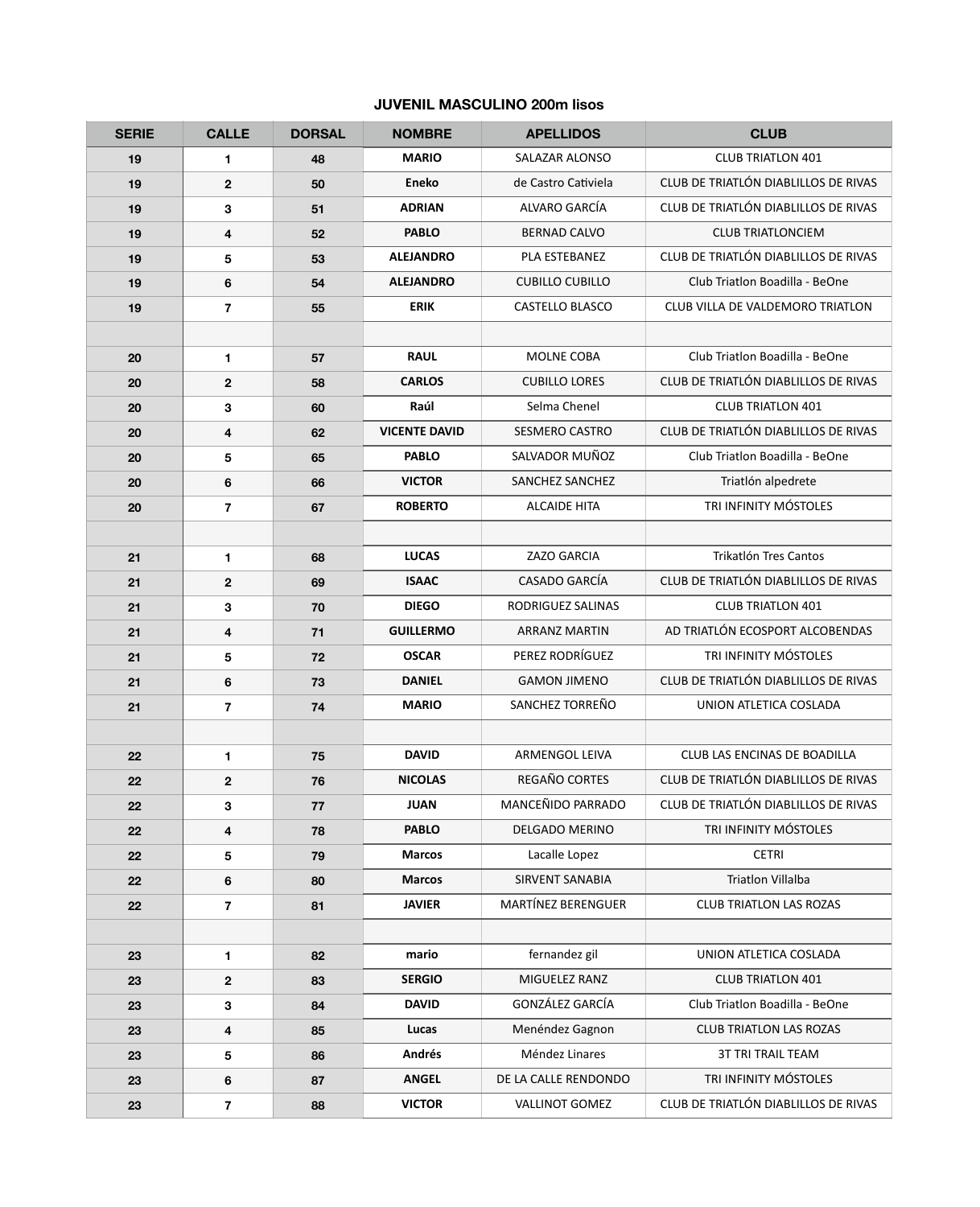#### **CADETE FEMENINO 200m lisos**

| <b>SERIE</b> | <b>CALLE</b>            | <b>DORSAL</b> | <b>NOMBRE</b>      | <b>APELLIDOS</b>            | <b>CLUB</b>                                |
|--------------|-------------------------|---------------|--------------------|-----------------------------|--------------------------------------------|
| 24           | $\mathbf{1}$            | 89            | PATRICIA ALEXANDRA | <b>ROLDAN RAMOS</b>         | UNION ATLETICA COSLADA                     |
| 24           | $\mathbf 2$             | 90            | <b>PATRICIA</b>    | <b>QUIROGA RODRÍGUEZ</b>    | Club Triatlon Boadilla - BeOne             |
| 24           | 3                       | 91            | ana extrella       | rubio redondo               | AD TRIATLÓN ECOSPORT ALCOBENDAS            |
| 24           | 4                       | 92            | <b>CAYETANA</b>    | <b>VELASCO GARCÍA</b>       | TRI INFINITY MÓSTOLES                      |
| 24           | 5                       | 97            | <b>NAIARA</b>      | ROLDÀN ARCONES              | EL CID TRIATLON CLUB                       |
| 24           | $6\phantom{1}$          | 98            | <b>MARIA</b>       | VAQUERIZA MINGUEZ           | CLUB LAS ENCINAS DE BOADILLA               |
| 24           | $\overline{7}$          | 99            | <b>VERA</b>        | <b>ESTEVEZ GAYOSO</b>       | ENPHORMA TRIATLON SAN AGUSTIN DEL GUADALIX |
|              |                         |               |                    |                             |                                            |
| 25           | $\mathbf{1}$            | 100           | claudia            | alonso soblechero           | AD TRIATLÓN ECOSPORT ALCOBENDAS            |
| 25           | $\boldsymbol{2}$        | 101           | <b>JULIA</b>       | <b>TENORIO ALBO</b>         | <b>CLUB TRIATLONCIEM</b>                   |
| 25           | 3                       | 102           | <b>MARÍA</b>       | <b>TENORIO ALBO</b>         | <b>CLUB TRIATLONCIEM</b>                   |
| 25           | $\overline{\mathbf{4}}$ | 103           | <b>ADRIANA</b>     | <b>MARTÍN FERNÁNDEZ</b>     | <b>CLUB TRIATLON 401</b>                   |
| 25           | $\overline{\mathbf{5}}$ | 105           | <b>NAHIA</b>       | <b>GALARREGUI ALONSO</b>    | <b>TRIATLON CARABANCHEL</b>                |
| 25           | $6\phantom{1}$          | 112           | Alíthea            | Antunes Hornsby             | <b>Trikatlón Tres Cantos</b>               |
| 25           | $\overline{7}$          | 113           | <b>LUCÍA</b>       | <b>VALDALISO MADRIDEJOS</b> | Club Triatlon Boadilla - BeOne             |
|              |                         |               |                    |                             |                                            |
| 26           | $\blacksquare$          | 114           | alejandra          | villafranca sanz            | AD TRIATLÓN ECOSPORT ALCOBENDAS            |
| 26           | $\boldsymbol{2}$        | 115           | <b>LEYRE</b>       | <b>VEGA ALMAZAN</b>         | UNION ATLETICA COSLADA                     |
| 26           | 3                       | 117           | <b>VERA</b>        | CALVO GIL                   | AD TRIATLÓN ECOSPORT ALCOBENDAS            |
| 26           | $\overline{\mathbf{4}}$ | 118           | <b>CANDELA</b>     | <b>CUBILLO CUBILLO</b>      | CLUB LAS ENCINAS DE BOADILLA               |
| 26           | 5                       | 119           | Sara               | Bohega Nadal                | EL CID TRIATLON CLUB                       |
| 26           | $\bf 6$                 | 123           | <b>IRENE</b>       | <b>JIMENEZ DE CRISTOBAL</b> | Independiente                              |